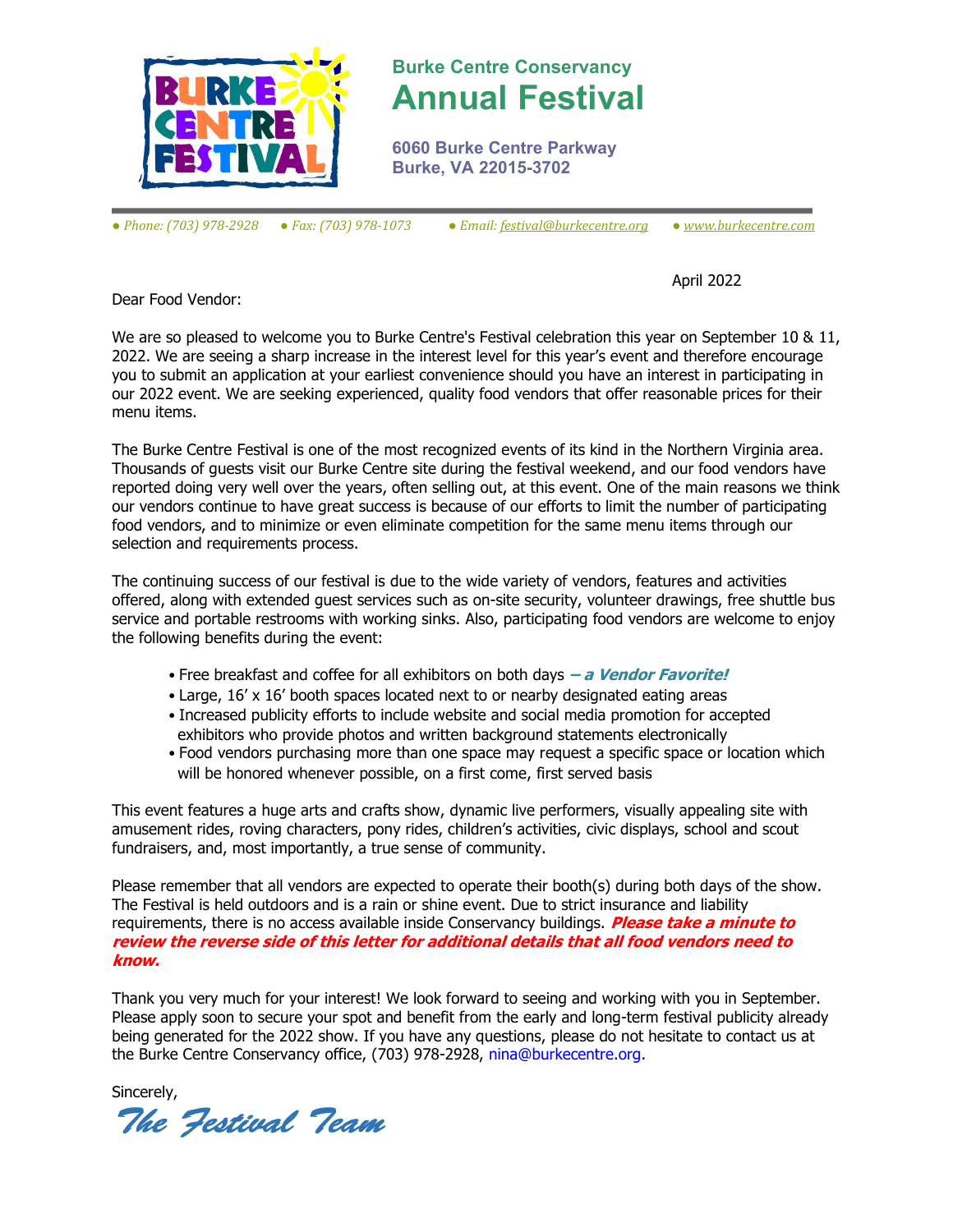## **Burke Centre Annual Festival 2022 ADDITIONAL DETAILS BURKE CENTRE FOOD VENDORS NEED TO KNOW:**

- Generators must be rated "NOISE-FREE" for placement in the front, near the artist/crafter area. Vendors using "LOW-NOISE" generators will be considered for placement in the kids' ride area only.
- To ensure that there are no issues during set-up, please be sure to request enough room for your equipment - all vendors have the option of requesting extra footage to ensure they have sufficient space.
- Access to two Health Department-approved water sources will be provided by the Burke Centre Festival. Under no circumstances are vendors permitted to make any other arrangements for water (or power) sources, such as nearby homes. NO electricity is provided on site. Vendors found connecting to Conservancy power outlets will be disconnected and asked to leave the premises.
- For public health and safety, the disposal or drainage of oil, grease, etc. on the Festival grounds are strictly prohibited. Vendors may be subject to additional charges for cleaning, and will not be invited back to future festivals for failure to adhere to this policy.
- Vendors may purchase additional space either at the same location to increase the size of the food booth, or at a second, separate booth located elsewhere on the grounds. Each separate booth space request requires an application fee.
- Please check with the Fairfax County Health Department at (703) 246-2444 to ensure all necessary paperwork is accurate and complete when submitting your food vendor application(s) to the Burke Centre Conservancy. Visit <https://www.fairfaxcounty.gov/health/> for more information.
- Every food vendor's space will be inspected by the Fairfax County Fire Marshal and all cooking vendor tents will be checked to ensure that NFPA701 standards are met. All **cooking** vendors are required to secure a permit from the Office of the Fire Marshal for portable LP Gas Cylinders (blank form enclosed) and must demonstrate that the tent material is Flame Resistant and has the appropriate rating tag attached. Propane tanks cannot be placed inside or underneath the tent. They must be placed a minimum of 10 feet away. Please contact the Fire Marshal's office if you have any questions about your gas cylinder or tent: <https://www.fairfaxcounty.gov/fire-ems/fire-marshal> for more information.
- On Saturday, September 10th only, a Festival Wine Garden and concert will be held on the back lawn under a large tent. If you have any interest in keeping your food booth open during the wine garden hours, 5-10 PM, please contact the Festival Team at 703-978-2928 at your earliest convenience. Anticipated attendance is 150-600 people during the entire period.
- In the past, vendors were permitted to bring their pet dogs onto the Festival site and to keep them there indefinitely while they were working the event. Unfortunately, the Burke Centre Festival can no longer allow dogs on the site at any time during the Festival. Thank you for your cooperation.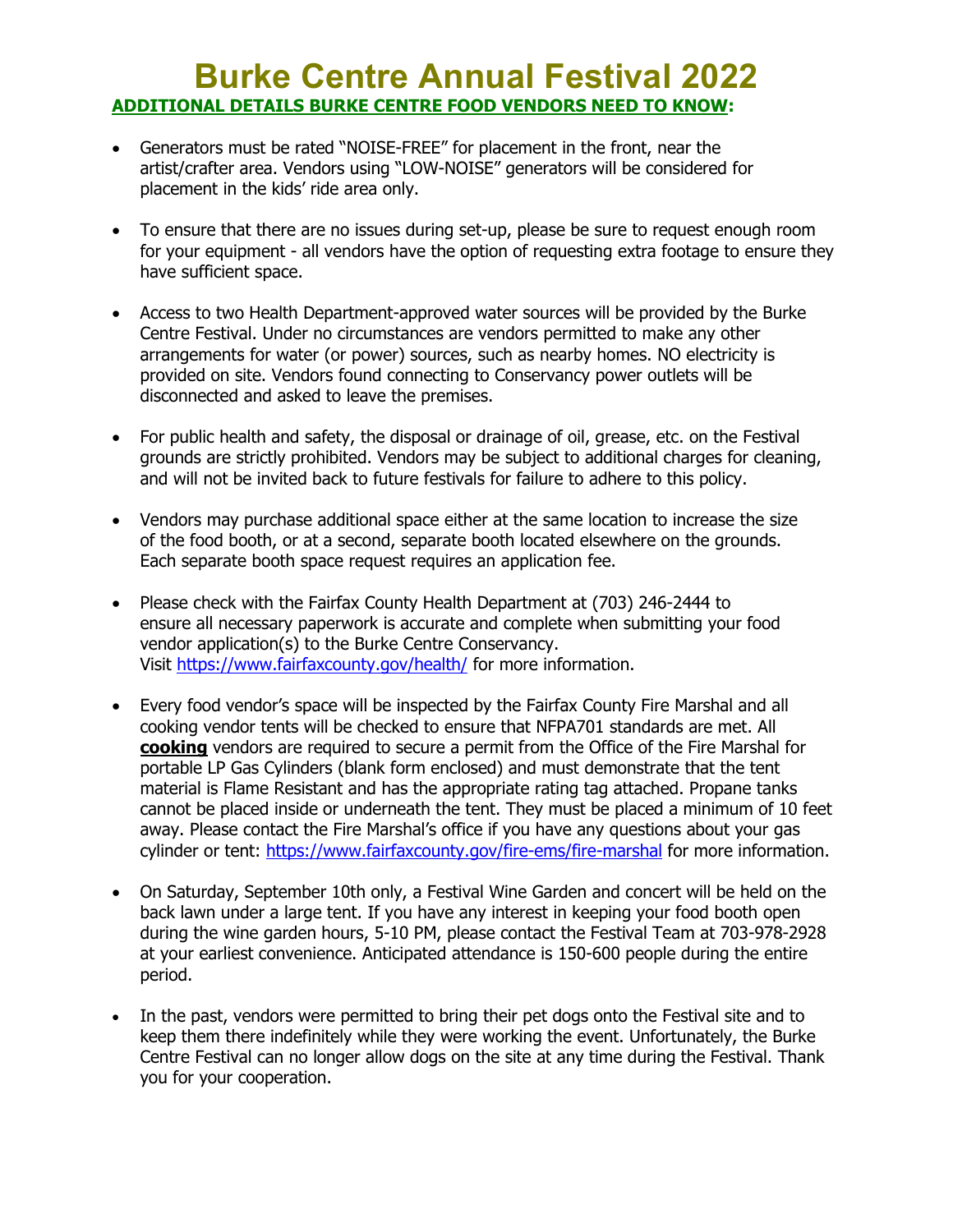

# **FOOD VENDOR APPLICATION SEPTEMBER 10 & 11, 2022**

Please return this form, required documents (i.e., certificate of insurance, health permits, menus, etc.) and application fee to the Burke Centre Conservancy, 6060 Burke Centre Parkway, Burke, VA 22015-3702, Attn: Festival Staff or email [festival@burkecentre.org.](mailto:festival@burkecentre.org) **Due no later than July 25, 2022**. Please print legibly or type in text below. Thank you!

|                                                                                                                                                                                                                                                                                                                                                                                                                                                                                                |                                                  | WEB SITE: ______________________________ |
|------------------------------------------------------------------------------------------------------------------------------------------------------------------------------------------------------------------------------------------------------------------------------------------------------------------------------------------------------------------------------------------------------------------------------------------------------------------------------------------------|--------------------------------------------------|------------------------------------------|
|                                                                                                                                                                                                                                                                                                                                                                                                                                                                                                |                                                  |                                          |
|                                                                                                                                                                                                                                                                                                                                                                                                                                                                                                |                                                  |                                          |
| Please check the appropriate category box below:                                                                                                                                                                                                                                                                                                                                                                                                                                               |                                                  |                                          |
| □ Commercial food vendor - \$300 per 16' x 16' space                                                                                                                                                                                                                                                                                                                                                                                                                                           | # of spaces requested _____ total \$ _________   |                                          |
| □ BCC business food vendor - \$250 per 16' x 16' space                                                                                                                                                                                                                                                                                                                                                                                                                                         | # of spaces requested ______ total \$ __________ |                                          |
| □ BCC resident food vendor (non-commercial) \$200 per 16' x 16' space                                                                                                                                                                                                                                                                                                                                                                                                                          | # of spaces requested ______ total \$            |                                          |
| □ BCC civic group vendor (non-profit) - \$100 per 16' x 16' space                                                                                                                                                                                                                                                                                                                                                                                                                              | # of spaces requested ______ total \$ __________ |                                          |
| □ All <u>vendors - additional space in excess of 16' \$25 per foot</u> -   # of feet requested _____     total \$ __________                                                                                                                                                                                                                                                                                                                                                                   |                                                  |                                          |
| All set-ups must fit within requested space size; spaces will be assigned based on size requested; vendors exceeding the<br>boundaries of space requested will be accommodated if possible; however, no refunds will be made for equipment that<br>cannot be used due to size limitations. Be sure to include all tents, tables, canopies and equipment in your<br>measurements. Please call (703) 978-2928 to ensure you are allotted adequate space for your set-up.                         |                                                  |                                          |
| FOOD ITEMS/MENUS - Please list ALL food and drink items you wish to sell during the Festival. Include anything you plan to sell and have listed on<br>your menu. Please note that our policy is to prevent food vendors from having to compete with one another at this event. Therefore, vendors may be<br>asked to replace or remove an item(s) from their suggested menu. When listing items, please prioritize your menu using the following chart (attach<br>additional sheet if needed): |                                                  |                                          |
|                                                                                                                                                                                                                                                                                                                                                                                                                                                                                                | Dlagan shash all that ann by to good it am       |                                          |

|                   |              | Please check all that apply to each item.           |                                           |                                          |
|-------------------|--------------|-----------------------------------------------------|-------------------------------------------|------------------------------------------|
| <b>MENU ITEMS</b> | <b>PRICE</b> | <b>Mandatory Item Must</b><br>Include (no alt item) | <b>Optional/Substitution</b><br>Available | <b>No Alternative</b><br>but will remove |
|                   |              |                                                     |                                           |                                          |
|                   |              |                                                     |                                           |                                          |
|                   |              |                                                     |                                           |                                          |
|                   |              |                                                     |                                           |                                          |

**\*PUBLICITY RELEASE** – When you sign this form, you are authorizing the Conservancy to release general information about your business including pictures to local media reps. **Please initial here to OPT-OUT to prevent the release of your info to outside media. [\_\_\_\_\_]**

#### **\*BECOME A FESTIVAL PARTNER (optional) – YOU MUST** *OPT-IN* **to participate!** - **See Back page for details.**

| <b>Please complete this section for credit card pmts:</b> VISA                                           | <b>MASTERCARD</b> (check one) TOTAL CHARGED: \$ |                            |  |
|----------------------------------------------------------------------------------------------------------|-------------------------------------------------|----------------------------|--|
| CARD#:                                                                                                   | <b>EXP DATE:</b>                                | $CVV \#$ : $\qquad \qquad$ |  |
| <b>PRINT CARD HOLDER NAME:</b>                                                                           | <b>PHONE #:</b>                                 |                            |  |
| <b>BILLING ADDRESS:</b>                                                                                  | CITY/STATE:                                     | ZIP:                       |  |
| CVV # is a security feature; typically the last 3 or 4 digits found on the signature strip of your card. |                                                 |                            |  |

I have read and agree to abide by the enclosed guidelines, and release the Burke Centre Conservancy, its officers, directors, staff, agents and representatives from any and all liability for changes, loss or injury to any person or goods which may arise from my participation in the annual festival.

| Signature:   |               | Date:        |  |  |
|--------------|---------------|--------------|--|--|
|              |               |              |  |  |
| Date Rec'd:  | APPROVED:     | DISAPPROVED: |  |  |
| Amount Paid: | RECEIPT $#$ : | REFUND DATE: |  |  |